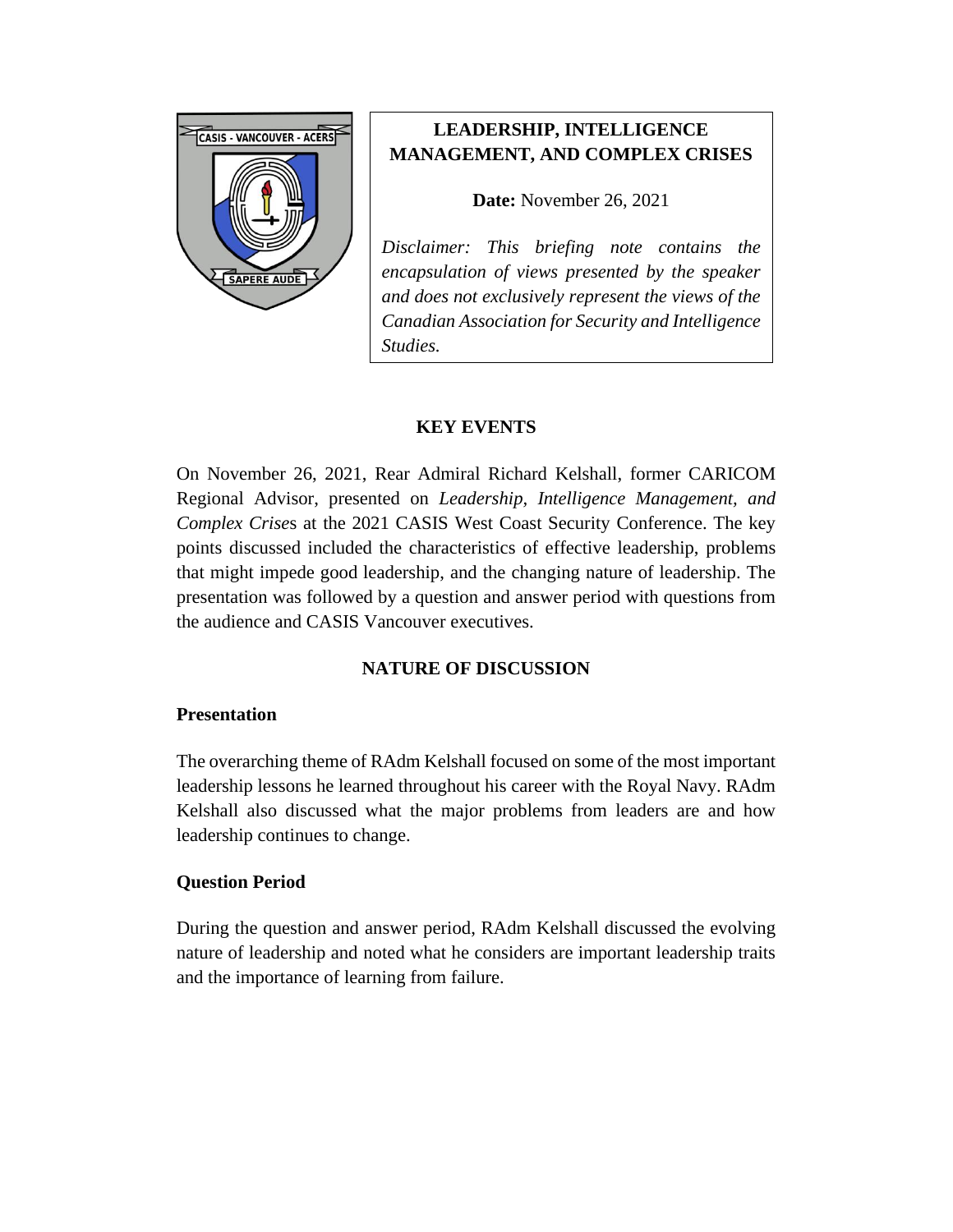## **BACKGROUND**

## **Presentation**

RAdm Kelshall began his presentation by highlighting that without good intelligence and leadership, no international laws can prevail even when years of experience and good intentions exist. RAdm Kelshall then provided a number of leadership lessons as he reflected on memorable events at the Britannia Royal Naval College and with the Royal Navy. He stated that it was by simple training exercises from which he drew valuable lessons on leadership.

- Lesson 1: "When you think you are done, that is when you start; you never give up." Leadership is very much like intelligence; to obtain a finished product, it takes a lot of painstaking work. Both leadership and intelligence can lead you down a long, painful road to enlightenment.
- Lesson 2: "Listen to the years of experience. You don't know it all; you never do." There are times when leadership lessons come from those who one is set up to lead.
- Lesson 3: "Leadership requires courage." It is not easy to make difficult decisions, but doing so and most importantly quickly, can make a big difference and sometimes even be the difference between life and death.
- Lesson 4: "If your people do not trust you, they will not follow you." Consequently, be left alone and without any support when facing difficult decisions in one's career.
- Lesson 5: During difficult situations, fear can take over one's ability to perform, but being able to free oneself from it, can have long-lasting impacts in life.

RAdm Kelshall noted that one could argue that the major problem for leaders has always been not having exact, precise, and accurate intelligence. Throughout history, all the great operations and events took place without exact intelligence. In some cases, war was started because of wrong intelligence (e.g., the Civil War and the Gulf War). The reality is that despite the advances of modern technology, exact intelligence can be very difficult to obtain.

RAdm Kelshall concluded his presentation by pointing out that leadership seems to have changed over the years from the brute force of Spartacus and Alexander the Great through all the famous generals and admirals of World War II, to Colonel H. Jones, in the Falklands. New leaders are now referred to as the information warriors, and it would appear that we are now at the brink of the Star Trek age. RAdm Kelshall noted that new leaders, such as the fictional character

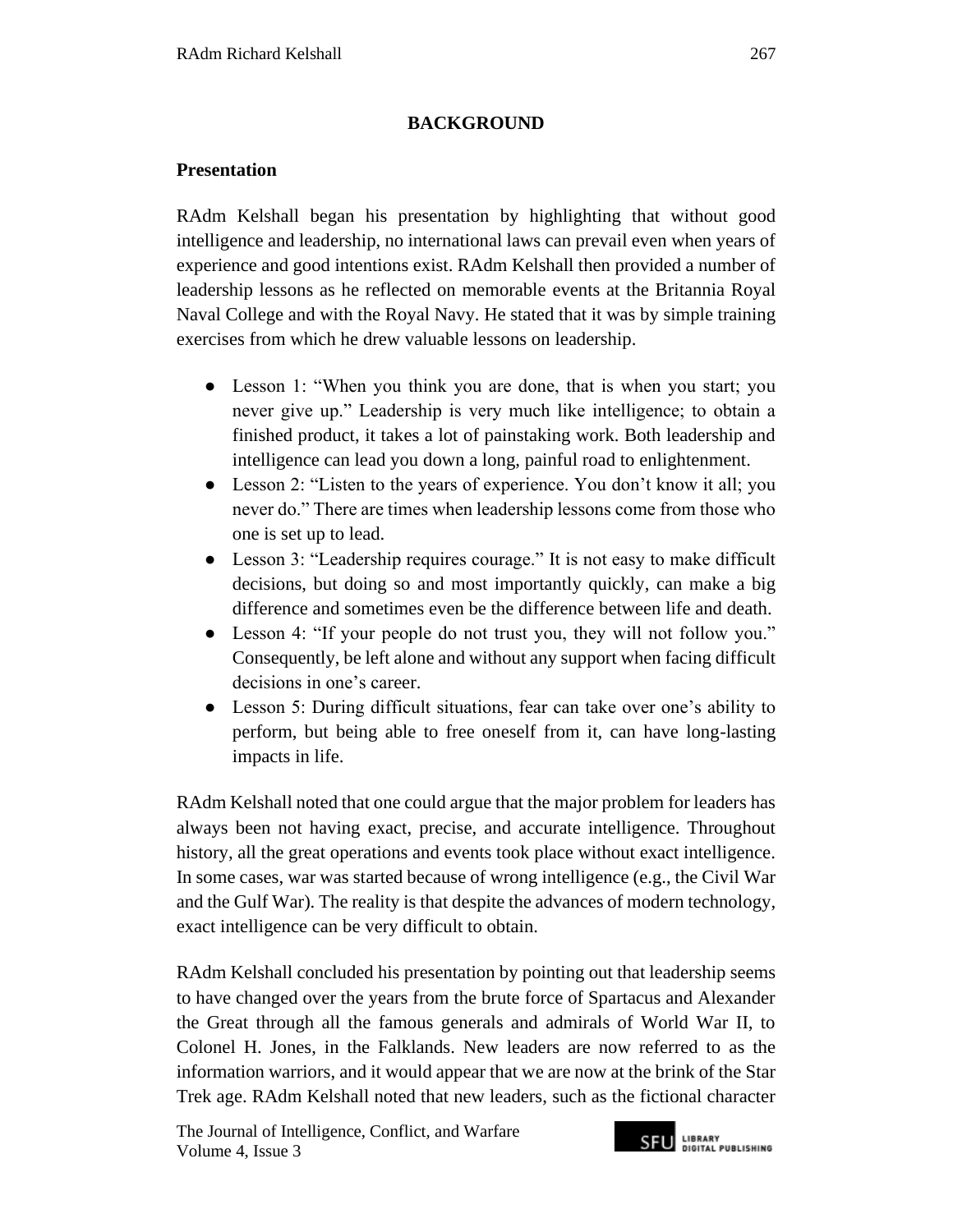Captain James T. Kirk—who is able to control warp speed, bend space and time, and to understand how different species think—might have different and more complex visions. Therefore, schools and military training academies should be equipped to train future Captain Kirks to handle this leap into the future. However, RAdm Kelshall stated that simple minds like himself, who learn from practical experience, might prefer to hold on to the advice Colin Powell gave him: "Leadership is the ability to get people to follow you anywhere."

### **Question Period**

When asked what he thought were the key traits of a leader and whether they would change in the future, Admiral Kelshall postulated that leadership is an evolving concept, so it is difficult to project what 'good' leadership will be like twenty years from now. We need to bear in mind that we are the products of the era we live in, and good leader qualities in twenty years are probably going to be very different from the qualities we look for now.

Further, everyone can develop leadership skills through experiences and failures. It is in the moments of failure when we find out what leadership is about; it is about the ability and will to continue despite failing. Leaders climb up the leadership ladder by overcoming failures and admitting they have made a mistake but are determined to fix it. Through overcoming their own failures, leaders become understanding of the people they command. Leaders lead by knowing and understanding their followers' contributions and failures.

## K**EY POINTS OF DISCUSSION**

## **Presentation**

- "When you think you are done, that is when you start; you never give up."
- "Listen to the years of experience. You don't know it all; you never do."
- "Leadership requires courage."
- "If your people do not trust you, they will not follow you."
- Fear can take over one's ability to perform, but being able to free oneself from it, can have long-lasting impacts in life.

## **Question Period**

• Leadership is an evolving concept, so it is difficult to project what 'good' leadership will be like twenty years from now; we are the products of the era we live in.

The Journal of Intelligence, Conflict*,* and Warfare Volume 4, Issue 3